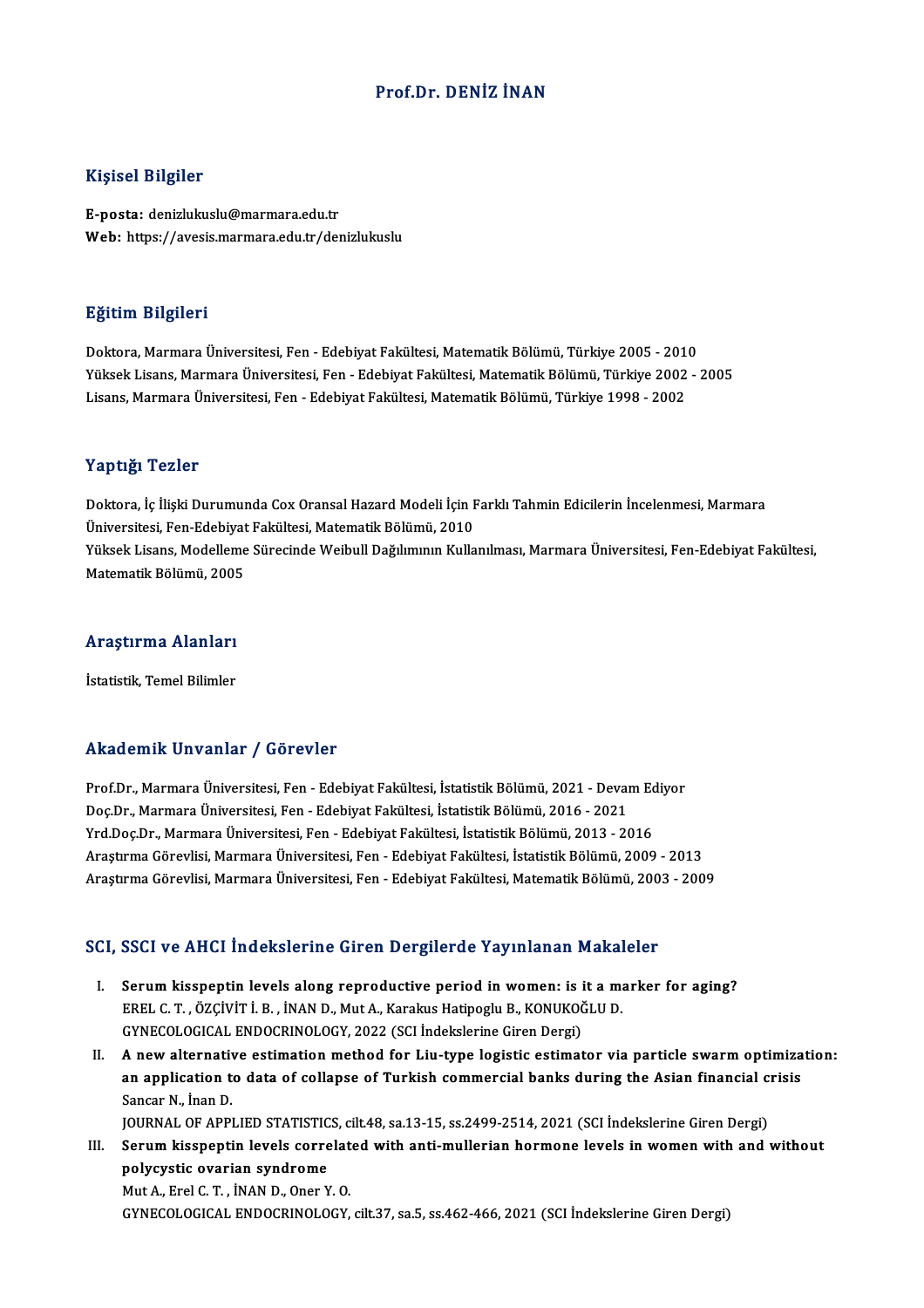| IV.   | Er:YAG laser treatment of urinary incontinence after failed TOT/TVT procedures                          |
|-------|---------------------------------------------------------------------------------------------------------|
|       | EREL C., Carazo Fernandez L. D., İNAN D., Makul M.                                                      |
|       | EUROPEAN JOURNAL OF OBSTETRICS & GYNECOLOGY AND REPRODUCTIVE BIOLOGY, cilt.252, ss.399-403, 2020        |
|       | (SCI İndekslerine Giren Dergi)                                                                          |
| V.    | Binary particle swarm optimization as a detection tool for influential subsets in linear regression     |
|       | Deliorman G., Inan D.                                                                                   |
|       | JOURNAL OF APPLIED STATISTICS, 2020 (SCI İndekslerine Giren Dergi)                                      |
| VI.   | Particle swarm optimization based ridge logistic estimator                                              |
|       | İNAN D., Sancar N.                                                                                      |
|       | COMMUNICATIONS IN STATISTICS-SIMULATION AND COMPUTATION, cilt.49, sa.3, ss.669-683, 2020 (SCI           |
|       | İndekslerine Giren Dergi)                                                                               |
| VII.  | Identification of influential observations based on binary particle swarm optimization in the cox PH    |
|       | model                                                                                                   |
|       | Sancar N, INAN D.                                                                                       |
|       | COMMUNICATIONS IN STATISTICS-SIMULATION AND COMPUTATION, cilt.49, sa.3, ss.567-590, 2020 (SCI           |
|       | Indekslerine Giren Dergi)                                                                               |
| VIII. | Predictive factors for the efficacy of Er:YAG laser treatment of urinary incontinence                   |
|       | Erel C. T., İNAN D., Mut A.                                                                             |
|       | MATURITAS, cilt.132, ss.1-6, 2020 (SCI İndekslerine Giren Dergi)                                        |
| IX.   | A novel method as a diagnostic tool for the detection of influential observations in the Cox            |
|       | proportional hazards model                                                                              |
|       | SANCAR N., İNAN D.                                                                                      |
|       | Quality & Quantity, cilt.52, ss.1253-1266, 2018 (SCI Expanded Indekslerine Giren Dergi)                 |
| X.    | Particle swarm optimization based Liu-type estimator                                                    |
|       | İNAN D., EĞRİOĞLU E., Sarica B., AŞKIN Ö. E., TEZ M.                                                    |
|       | COMMUNICATIONS IN STATISTICS-THEORY AND METHODS, cilt.46, sa.22, ss.11358-11369, 2017 (SCI İndekslerine |
|       | Giren Dergi)                                                                                            |
| XI.   | Combining the Liu-type estimator and the principal component regression estimator                       |
|       | Inan D.                                                                                                 |
|       | STATISTICAL PAPERS, cilt.56, sa.1, ss.147-156, 2015 (SCI Indekslerine Giren Dergi)                      |
| XII.  | Analysing effect of the factors on ultrasonic seam tensile properties of nonwoven fabrics by Nested     |
|       | <b>Anova Design</b>                                                                                     |
|       | KAYAR M., MISTIK S. İ., İNAN D.                                                                         |
|       | INTERNATIONAL JOURNAL OF CLOTHING SCIENCE AND TECHNOLOGY, cilt.27, sa.6, ss.803-817, 2015 (SCI          |
|       | İndekslerine Giren Dergi)                                                                               |
| XIII. | Biological variations of ADAMTS13 and von Willebrand factor in human adults                             |
|       | Kilercik M., COȘKUN A., SERTESER M., İNAN D., Unsal I.                                                  |
|       | BIOCHEMIA MEDICA, cilt.24, sa.1, ss.138-145, 2014 (SCI Indekslerine Giren Dergi)                        |
| XIV.  | Liu-Type Logistic Estimator                                                                             |
|       | İnan D., Erdogan B.                                                                                     |
|       | COMMUNICATIONS IN STATISTICS-SIMULATION AND COMPUTATION, cilt.42, ss.1578-1586, 2013 (SCI Indekslerine  |
|       | Giren Dergi)                                                                                            |
| XV.   | A New Estimator for Cox Proportional Hazard Regression Model in Presence of Collinearity                |
|       | INAN D., TEZ M.                                                                                         |
|       | COMMUNICATIONS IN STATISTICS-THEORY AND METHODS, cilt.41, ss.2437-2444, 2012 (SCI Indekslerine Giren    |
|       | Dergi)                                                                                                  |
| XVI.  | DETERMINATION OF STRESS RESPONSES INDUCED BY ALUMINUM IN MAIZE (ZEA MAYS)                               |
|       | VARDAR F., Ismailoglu I., İNAN D., Unal M.                                                              |
|       | ACTA BIOLOGICA HUNGARICA, cilt.62, sa.2, ss.156-170, 2011 (SCI İndekslerine Giren Dergi)                |
| XVII. | CYTOTOXIC EFFECTS OF AN ELECTROMAGNETIC FIELD ON THE MERISTEMATIC ROOT CELLS OF                         |
|       | LENTILS (Lens clunaris Medik.)                                                                          |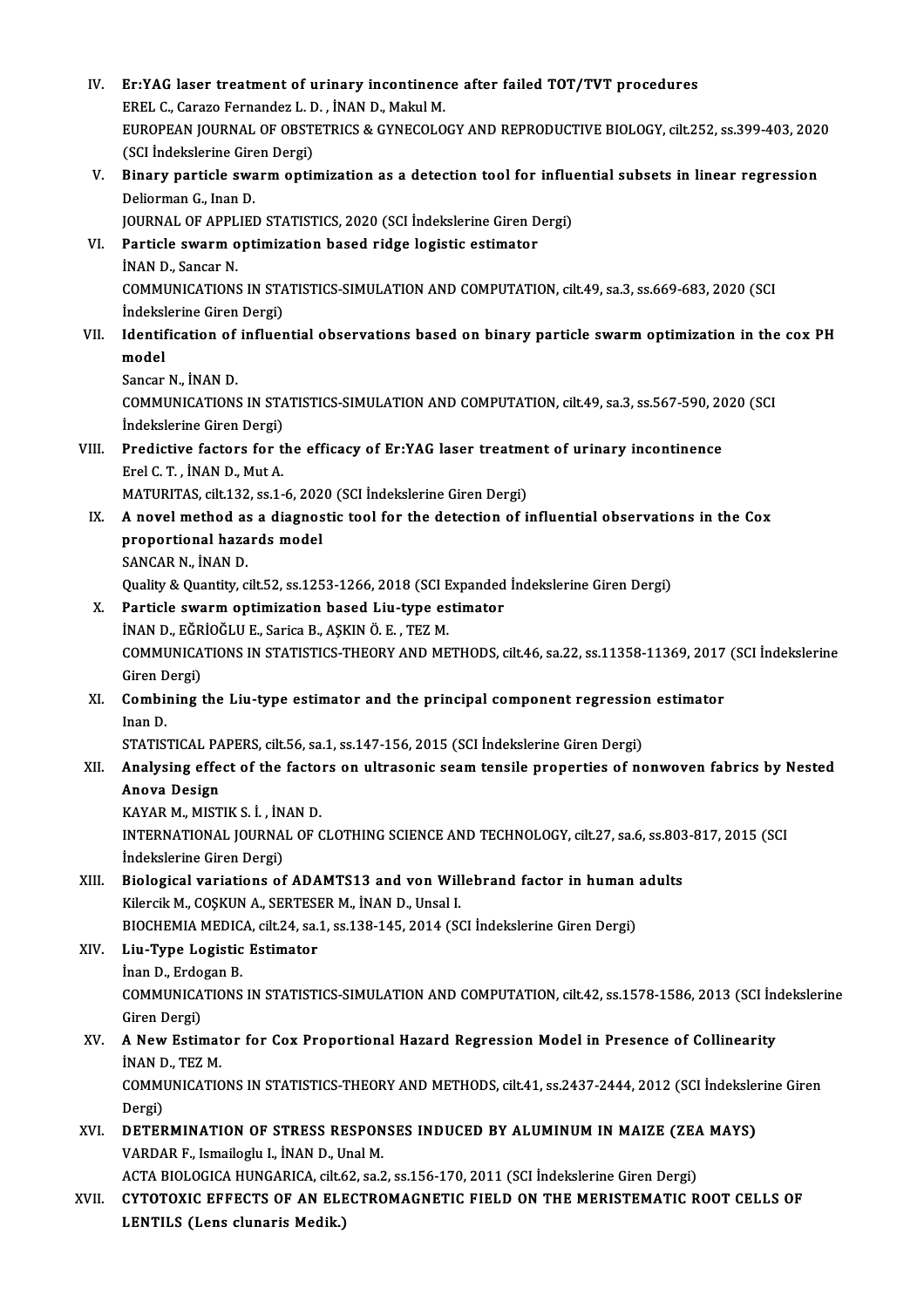ErenP.,VARDARF.,BİRBİRY., İNAND.,UenalM. FRESENIUS ENVIRONMENTAL BULLETIN, cilt.19, sa.3, ss.481-488, 2010 (SCI İndekslerine Giren Dergi)

## Diğer Dergilerde Yayınlanan Makaleler

- Iger Dergilerde Yayınlanan Makaleler<br>I. Type-1 fuzzy forecasting functions with elastic net regularization India<br>Type-1 fuzzy<br>Inan D., Tak N.<br>EXPEPT SYSTE Type-1 fuzzy forecasting functions with elastic net regularization<br>İnan D., Tak N.<br>EXPERT SYSTEMS WITH APPLICATIONS, cilt.199, ss.1-8, 2022 (Diğer Kurumların Hakemli Dergileri)<br>A simple mathematical tool te foresest COVID Inan D., Tak N.<br>EXPERT SYSTEMS WITH APPLICATIONS, cilt.199, ss.1-8, 2022 (Diğer Kurumların Hake<br>II. A simple mathematical tool to forecast COVID-19 cumulative case numbers<br>Palak N. İnan D. Canau M. Zaja C. Sänmar S. Kurt B
- EXPERT SYSTEMS WITH APPLICATIONS, cilt.199, ss.1-8, 2022 (Diğer K<br>A simple mathematical tool to forecast COVID-19 cumulative c<br>Balak N., İnan D., Ganau M., Zoia C., Sönmez S., Kurt B., Akgül A., Tez M.<br>CUNICAL ERIDEMIOLOCY A simple mathematical tool to forecast COVID-19 cumulative case numbers<br>Balak N., İnan D., Ganau M., Zoia C., Sönmez S., Kurt B., Akgül A., Tez M.<br>CLINICAL EPIDEMIOLOGY AND GLOBAL HEALTH, cilt.12, 2021 (ESCI İndekslerine G Balak N., İnan D., Ganau M., Zoia C., Sönmez S., Kurt B., Akgül A., Tez M.<br>CLINICAL EPIDEMIOLOGY AND GLOBAL HEALTH, cilt.12, 2021 (ESCI İndekslerine Giren Dergi)<br>III. A Modelling Approach to Increase the Explained Risk
- CLINICAL EPIDEMIO<br>A Modelling Appro<br>İNAN D., AŞKIN Ö. E.<br>Journal of the Turkis A Modelling Approach to Increase the Explained Risk in the Proportional Hazards Regressic<br>İNAN D., AŞKIN Ö. E.<br>Journal of the Turkish Statistical Association, cilt.11, ss.1-11, 2018 (Diğer Kurumların Hakemli Dergileri)<br>Per

INAN D., AŞKIN Ö. E.<br>Journal of the Turkish Statistical Association, cilt.11, ss.1-11, 2018 (Diğer Kurumların Hakemli Derg<br>IV. Parameter Estimation of Shared Frailty Models Based on Particle Swarm Optimization Journal of the Turkish Statistical Asso<br>Parameter Estimation of Shared<br>AŞKIN Ö. E. , İNAN D., BÜYÜKLÜ A. H.<br>International Journal of Statistics and Parameter Estimation of Shared Frailty Models Based on Particle Swarm Optimization<br>AŞKIN Ö. E. , İNAN D., BÜYÜKLÜ A. H.<br>International Journal of Statistics and Probability, cilt.6, ss.48-58, 2017 (Diğer Kurumların Hakemli AŞKIN Ö. E. , İNAN D., BÜYÜKLÜ A. H.<br>International Journal of Statistics and Probability, cilt.6, ss.48-58, 2017 (Diğer Kurumların Hakemli Derg<br>V. Liu type estimator in cox proportional hazard regression model inpresen

International Jou<br>Liu type estim<br>İNAN D., TEZ M.<br>20TH INTERNA? V. Liu type estimator in cox proportional hazard regression model inpresence of collinearity<br>19TH INTERNATIONAL CONFERENCE, EURO MINI CONFERENCE CONTINUOUSOPTIMIZATION AND KNOWLEDGE-<br>20TH INTERNATIONAL CONFERENCE, EURO MIN BASED TECHNOLOGIES, EUROPT'xx2008, ss.301-305, 2008 (Diğer Kurumların Hakemli Dergileri)

### Kitap & Kitap Bölümleri

itap & Kitap Bölümleri<br>I. İşletme, İktisat ve Sosyal Bilimler İçin İstatistik. Excel, SPSS, R ve Matlab Uygulamalı<br>İnan D isletme<br>İsletme<br>Nobel v İşletme, İktisat ve Sosyal Bilimle<br>İnan D.<br>Nobel Yayın Dağıtım, İstanbul, 2020

# 1996 Yayın Dağlum, İstanbul, 2020<br>Hakemli Kongre / Sempozyum Bildiri Kitaplarında Yer Alan Yayınlar

- akemli Kongre / Sempozyum Bildiri I<br>I. Type-1 Penalized RegressionFunctions<br> TAK N. INAN D I. Type-1 Penalized RegressionFunctions<br>TAKN., İNAN D. 11 th. International Statistics Congress ISC2019, 4 - 08 Ekim 2019 II. Estimating Optimal Value for the Shrinkage and Biasing Parameters in Liu-Type Logistic Regression 11 th. International Statistics Congress ISC2<br>Estimating Optimal Value for the Shrin<br>based on Particle Swarm Optimization<br>SANGAP N. INAN D Estimating Optima<br>based on Particle<br>SANCAR N., İNAN D.<br>11 th International i SANCAR N., İNAN D.<br>11 th. International Statistics Congress ISC2019, 4 - 08 Ekim 2019 SANCAR N., İNAN D.<br>11 th. International Statistics Congress ISC2019, 4 - 08 Ekim 2019<br>III. Binary Particle Swarm Optimization as a Detection Tool for Influential Subsets in Linear Regression<br>INAN D. PELIOPMAN C. 11 th. International Statis<br>Binary Particle Swarn<br>İNAN D., DELİORMAN G.<br>11 th. International Statis Binary Particle Swarm Optimization as a Detection Tool for<br>INAN D., DELIORMAN G.<br>11 th. International Statistics Congress ISC2019, 4 - 08 Ekim 2019<br>Tune 1 Banelized Bernessian Eunctions INAN D., DELIORMAN G.<br>11 th. International Statistics Congress ISC20<br>IV. Type-1 Panelized Regression Functions<br>TAKN INAND 11 th. Internatio<br>Type-1 Paneliz<br>TAK N., İNAN D.<br>11TH Internatio IV. Type-1 Panelized Regression Functions<br>TAK N., İNAN D.<br>11TH International Statistics Congress, Muğla, Türkiye, 4 - 08 Ekim 2019 TAK N., İNAN D.<br>11TH International Statistics Congress, Muğla, Türkiye, 4 - 08 Ekim 2019<br>V. Liu-type Logistic Estimator based on Particle Swarm Optimization<br>SANGAR N. İNAN D. 11TH International S<br>Liu-type Logistic I<br>SANCAR N., İNAN D.<br>21st Euronean Youn Liu-type Logistic Estimator based on Particle Swarm Optimization<br>SANCAR N., İNAN D.<br>21st European Young Statisticians meeting, Belgrade, Sırbistan Ve Karadağ, 29 Temmuz - 02 Ağustos 2019, ss.23-<br>24 SAN<br>21s<br>24<br>Por 21st European Young Statisticians meeting, Belgrade, Sırbistan Ve Ka<br>24<br>VI. Particle Swarm Optimization Based Ridge Logistic Estimator.
-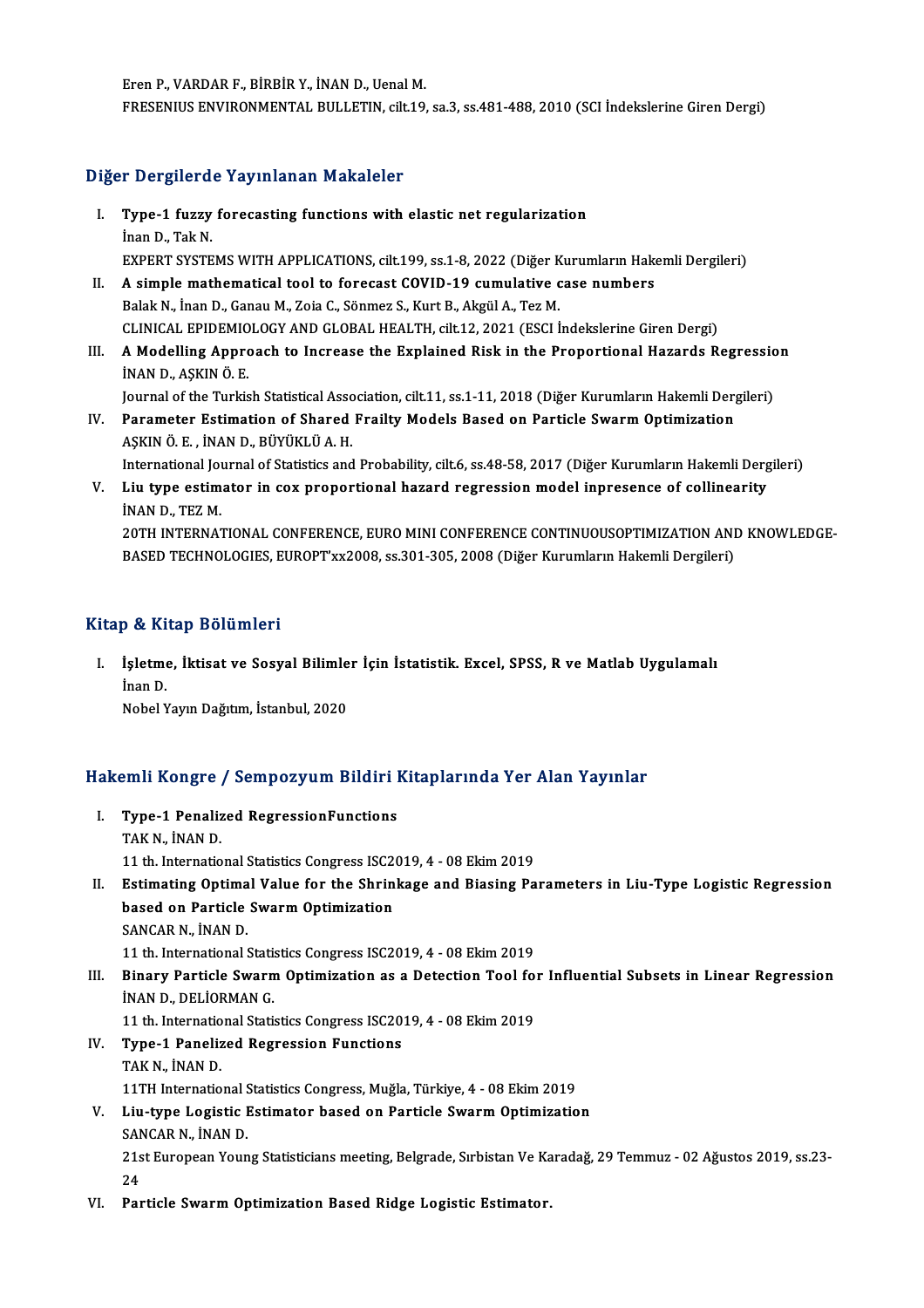**İNAN D., SANCAR N.**<br>International Confor

International Conference on Trends and Perspectivesin Linear Statistical Inference, Bedlowo, Polonya, 20 - 24<br>Ağustos 2018 INAN D., SANC<br>International C<br>Ağustos 2018 International Conference on Trends and Perspectivesin Linear Statistical Info Ağustos 2018<br>VII. A novel Method for Detection of Inuential DataPoints in Cox Model<br>SANCAR N. İNAN D

Ağustos 2018<br>A novel Method fo<br>SANCAR N., İNAN D.<br>International Confor

A novel Method for Detection of Inuential DataPoints in Cox Model<br>SANCAR N., İNAN D.<br>International Conference on Trends and Perspectivesin Linear Statistical Inference, Bedlewo, Polonya, 20 - 24<br>Ağustos 2019 SANCAR N., İN.<br>International C<br>Ağustos 2018<br>Detestion of International Conference on Trends and Perspectivesin Linear Statistical Infer-<br>Ağustos 2018<br>VIII. Detection of Outliers in Survival Data by Using Press-Type Residuals<br>INAN D

Ağustos<br>Detection<br>İNAN D.

Detection of Outliers in Survival Data by Using Press-Type Residuals<br>INAN D.<br>IRSYSC 2017 – 3RD INTERNATIONAL RESEARCHERS, STATISTICIANS AND YOUNG STATISTICIANS CONGRESS, 24 -<br>26 Mayıs 2017 İNAN D.<br>IRSYSC 2017 – :<br>26 Mayıs 2017<br>Sağlmlım Mad IRSYSC 2017 – 3RD INTERNATIONAL RESEARCHERS, STATISTICIANS AND YOUNG STATISTICIANS CONGRE<br>26 Mayıs 2017<br>IX. Sağkalım Modellerinin Tahmin Performansının Bulanık C Ortalamalar Algoritması Kullanılarak<br>Anttırılması

## 26 Mayıs 2017<br>Sağkalım Mod<br>Arttırılması<br>İNAN D. Sağkalı<mark>ı</mark><br>Arttırılı<br>İNAN D.<br>TOPP F1 Arttırılması<br>İNAN D.<br>TOBB ETU Endüstri Mühendisliği Bölüm Seminerleri, Türkiye, 09 Kasım 2016<br>Robust Estimation fan Cav Bazzassian Madel Based en Suffisiant Jas

X. Robust Estimation for Cox Regression Model Based on Sufficient Jackknife After Bootstrap Method<br>INAN D. TOBB ET<br>Robust<br>İNAN D.<br>Internet Robust Estimation for Cox Regression Model Based on Sufficient Jackknife After Bootstrap Method<br>INAN D.<br>International Conference on Trends and Perspectives in Linear Statistical Inference (Linstat2016), 22 - 25 Ağustos<br>201

STAN<br>Thern<br>2016 International Conference on Trends and Perspectives in Linear Statistical Inference (Linstat2016), 22 - 25 Ağusto<br>2016<br>XI. A Novel Modelling Aproach to Increase the Explained Risk in the Proportional Hazards Regression<br>INA

2016<br>A Novel Modelling Aproach<br>İNAN D., AŞKIN Ö.E. , SARICA B.<br>The 10th Tartu Conference on N A Novel Modelling Aproach to Increase the Explained Risk in the Proportional Hazards I<br>INAN D., AŞKIN Ö. E. , SARICA B.<br>The 10th Tartu Conference on Multivariate Statistics, Tartu, Estonya, 28 Haziran - 01 Temmuz 2016<br>A no

## INAN D., AŞKIN Ö. E. , SARICA B.<br>The 10th Tartu Conference on Multivariate Statistics, Tartu, Estonya, 28 Haziran - 01 Temmuz 2016<br>XII. A novel Modelling Approach to Increase the Explained Risk in the Proportional Haza The 10th Tartu Conference on M<br>A novel Modelling Approach<br>İNAN D., AŞKIN Ö.E. , SARICA B.<br>Tartu Conference on Multivariat A novel Modelling Approach to Increase the Explained Risk in the Proportional<br>INAN D., AŞKIN Ö. E., SARICA B.<br>Tartu Conference on Multivariate Statistics, Tartu, Estonya, 28 Haziran - 01 Temmuz 2016<br>A Now Approach to Impro

## INAN D., AŞKIN Ö. E. , SARICA B.<br>Tartu Conference on Multivariate Statistics, Tartu, Estonya, 28 Haziran - 01 Temmuz 2016<br>XIII. A New Approach to Improve the Prediction Performance of the Proportional Hazards Regressio Tartu Conference on Multivariate Statistics, Tartu, Estonya, 28 Haziran - 01 Temmuz 2016<br> **A New Approach to Improve the Prediction Performance of the Proportional Haum D., Aşkın Ö.E.**, Sarıca B.<br>
X th International Statis A New Approach to Improve the Prediction Performance of the Proportional Ha<br>Inan D., Aşkın Ö. E. , Sarıca B.<br>X th International Statistics Days Conference, Giresun, Türkiye, 7 - 09 Ekim 2016, ss.14-22<br>Weihull Begression Mo

## Inan D., Aşkın Ö. E. , Sarıca B.<br>X th International Statistics Days Conference, Giresun, Türkiye<br>XIV. Weibull Regression Model with Shared Gamma Frailty X th International S<br>Weibull Regressi<br>Aşkın Ö. E. , İnan D.<br>Euronean Young St Aşkın Ö. E. , İnan D.<br>European Young Statisticians Meeting, Praha, Çek Cumhuriyeti, 31 Ağustos - 04 Eylül 2015 Aşkın Ö. E. , İnan D.<br>European Young Statisticians Meeting, Praha, Çek Cumhuriyeti<br>XV. Particle Swarm Optimization Based Liu Type Estimator<br>Inan D. Eğriağlu E. Teg M. Sarıca P.

European Young Statisticians Meetin<br>Particle Swarm Optimization Ba:<br>İnan D., Eğrioğlu E., Tez M., Sarıca B.<br>The Seventh International Conferen The Seventh International Conference on Mathematical Statistics (PROBASTAT), Bratislava, Slovakya, 29 Haziran -<br>03 Temmuz 2015 İnan D., Eğrioğlu E., Tez M., Sarıca B. The Seventh International Conference on Mathematical Statistics (PRO<br>03 Temmuz 2015<br>XVI. An Alternative Estimation Method For Shared Frailty Models

## 03 Temmuz 2015<br>An Alternative Estimation Met<br>Aşkın Ö. E. , İnan D., Büyüklü A. H.<br>The Seventh International Cenfer

An Alternative Estimation Method For Shared Frailty Models<br>Aşkın Ö. E. , İnan D., Büyüklü A. H.<br>The Seventh International Conference on Mathematical Statistics (PROBASTAT), Bratislava, Slovakya, 29 Haziran -<br>03 Temmuz 2015 Aşkın Ö. E. , İnan D<br>The Seventh Inter<br>03 Temmuz 2015<br>Particle Swarm (

03 Temmuz 2015<br>XVII. Particle Swarm Optimization Based Liu Type Estimator İNAND.,EĞRİOĞLUE.,TEZM.,SARICAB. Particle Swarm Optimization Based Liu Type Estimator<br>İNAN D., EĞRİOĞLU E., TEZ M., SARICA B.<br>7 th International Confrence on Probabilty and Statistics, 29 Haziran - 03 Temmuz 2015<br>A Comparison of Compound Boisson Class Dis

## XVIII. A Comparison of Compound Poisson Class Distributions 7 th International Confrence on P.<br>A Comparison of Compound P<br>Aşkın Ö. E. , İnan D., Büyüklü A. H.<br>The International Conference on I

Aşkın Ö E, İnan D, Büyüklü A H.

The International Conference on Trends and Perspectives in Linear Statistical Inference (LinStat2014), Linköping, İsveç, 24 - 26 Ağustos 2014

XIX. Modelingmultiple time series data using wavelet-based support vector regression İnanD.,EygiErdoğanB.

International Conference on Trends and Perspectives in Linear Statistics, Poznan, Polonya, 16 - 20 Haziran 2012

Inan D., Eygi Erdoğan B.<br>International Conference on Trends and Perspectives in Linear Statistics, Poznan, Polonya, 16 - 20 Haziran 2012<br>XX. Combining the Liu Type Estimator and the Principal Component Regression Estim International Confe<br>Combining the Li<br>Simulation Study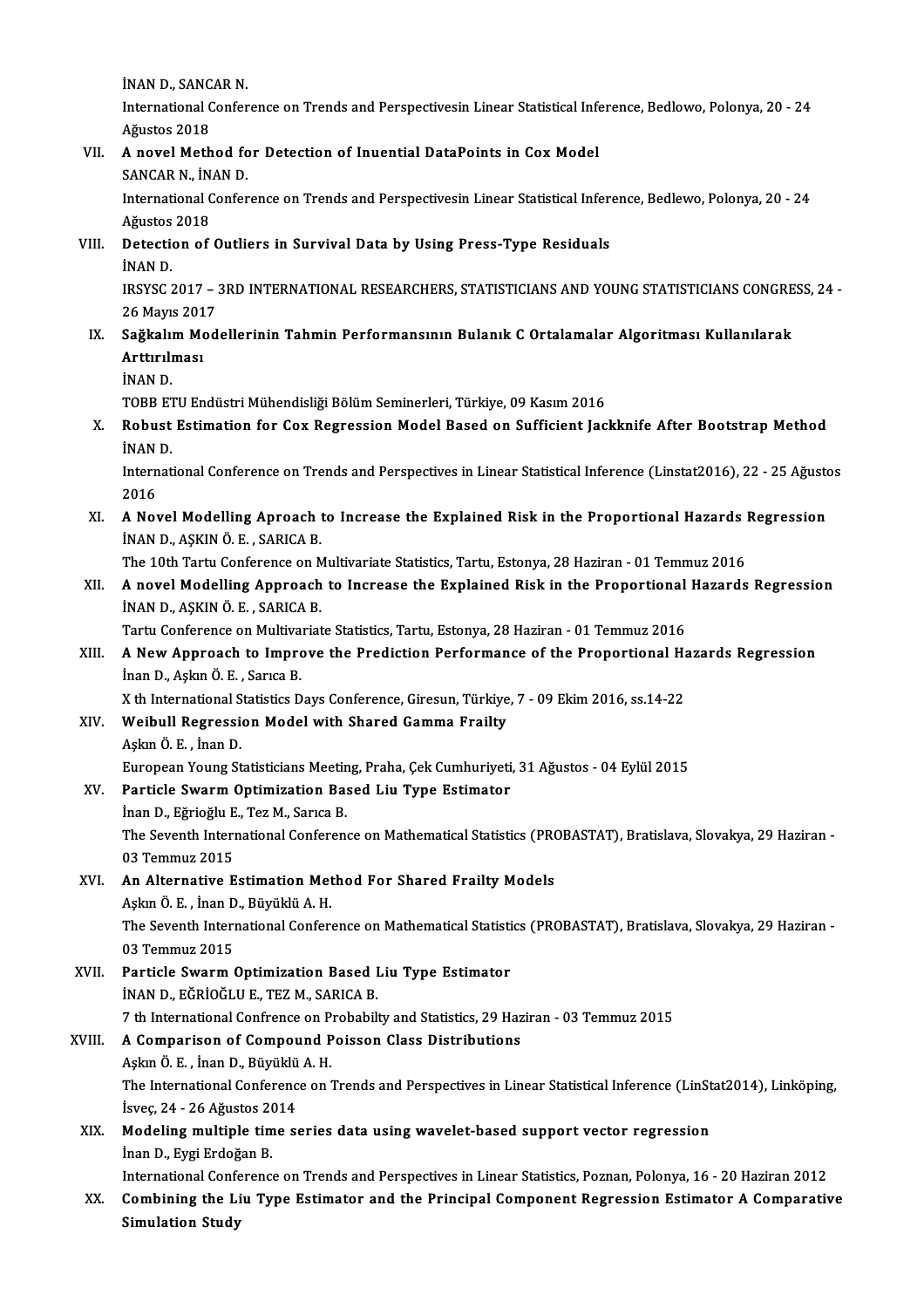|        | INAN D.                                                                                                         |
|--------|-----------------------------------------------------------------------------------------------------------------|
|        | European Young Statisticians Meeting, 17th EYSM, 5 - 09 Eylül 2011                                              |
| XXI.   | A Liu Type Logistic Regression Estimator                                                                        |
|        | İnan D., Eygi Erdoğan B.                                                                                        |
|        | International 7th Statistics Congress-İSTKON, Antalya, Türkiye, 28 Nisan - 01 Mayıs 2011                        |
| XXII.  | A New Estimator for Cox Proportional Hazard Regression Model in Presence of Collinearity                        |
|        | INAN D., TEZ M.                                                                                                 |
|        | International Conference on Trends and Perspectives in Linear Statistical Inference (LINSTAT), Tomar, Portekiz, |
|        | 27 Haziran - 03 Temmuz 2010                                                                                     |
| XXIII. | Aluminyum stresinin mısır kökleri üzerindeki etkileri                                                           |
|        | VARDAR F., İSMAİLOĞLU I., İNAN D., ÜNAL M.                                                                      |
|        | 20. Ulusal Biyoloji Kongresi, Türkiye, 21 - 25 Haziran 2010                                                     |
| XXIV.  | Yinelemeli Olay Analizi ve Çocuk Suçluluğu Üzerine bir Uygulama                                                 |
|        | Tez M., İnan D.                                                                                                 |
|        | 6. İstatistik Günleri Sempozyumu, Samsun, Türkiye, 28 - 30 Ağustos 2009                                         |
| XXV.   | Liu type estimator in cox proportional hazard regression model in presence of collinearity                      |
|        | INAN D., Tez M.                                                                                                 |
|        | 20th International Conference/Euro Mini Conference on Continuous Optimization and Knowledge-Based               |
|        | Technologies (EurOPT 2008), Neringa, Litvanya, 20 - 23 Mayıs 2008, ss.301-305                                   |
| XXVI.  | Hızlandırılmış yaşam testi uygulamalarında iki parametreli Weibull regresyon modelleri                          |
|        | INAN D., TEZ M.                                                                                                 |
|        | 5. İstatisitik Kongresi, Ankara, Türkiye, 20 - 24 Mayıs 2007                                                    |

### Bilimsel Dergilerdeki Faaliyetler

Turkish Journal of Forecasting, Editörler Kurulu Üyesi, 2017 - Devam Ediyor

#### Bilimsel Hakemlikler

COMMUNICATIONS IN STATISTICS-THEORY AND METHODS, SCI-E Kapsamındaki Dergi, Mayıs 2018 JOURNAL OF APPLIED STATISTICS, SCI-E Kapsamındaki Dergi, Nisan 2017 COMMUNICATIONS IN STATISTICS-THEORY AND METHODS, SCI-E Kapsamındaki Dergi, Mayıs 2018<br>JOURNAL OF APPLIED STATISTICS, SCI-E Kapsamındaki Dergi, Nisan 2017<br>COMMUNICATIONS IN STATISTICS-SIMULATION AND COMPUTATION, SCI-E Kapsa JOURNAL OF APPLIED STATISTICS, SCI-E Kapsamındaki Dergi, Nisan 2017<br>COMMUNICATIONS IN STATISTICS-SIMULATION AND COMPUTATION, SCI-E Kapsamındaki Dergi, Mart<br>COMMUNICATIONS IN STATISTICS-THEORY AND METHODS, SCI-E Kapsamındak COMMUNICATIONS IN STATISTICS-SIMULATION AND COMPUTATION, SCI-<br>COMMUNICATIONS IN STATISTICS-THEORY AND METHODS, SCI-E Kapsam<br>JOURNAL OF APPLIED STATISTICS, SCI-E Kapsamındaki Dergi, Mart 2016<br>COMMUNICATIONS IN STATISTICS SI COMMUNICATIONS IN STATISTICS-THEORY AND METHODS, SCI-E Kapsamındaki Dergi, Haziran 2016<br>JOURNAL OF APPLIED STATISTICS, SCI-E Kapsamındaki Dergi, Mart 2016<br>COMMUNICATIONS IN STATISTICS-SIMULATION AND COMPUTATION, SCI-E Kaps JOURNAL OF APPLIED STATISTICS, SCI-E Kapsamındaki Dergi, Mart 2016<br>COMMUNICATIONS IN STATISTICS-SIMULATION AND COMPUTATION, SCI-E Kapsamındaki Dergi, Şubat 2016<br>COMMUNICATIONAL STATISTICS & DATA ANALYSIS, SCI E Kapsamındak COMMUNICATIONS IN STATISTICS-SIMULATION AND COMPUTATION, SCI-E Kapsamındaki<br>COMMUNICATIONS IN STATISTICS-SIMULATION AND COMPUTATION, SCI-E Kapsamındaki<br>COMPUTATIONAL STATISTICS & DATA ANALYSIS, SCI-E Kapsamındaki Dergi, Ma COMMUNICATIONS IN STATISTICS-SIMULATION AND COMPUTATION, SCI-E Kapsamındaki Dergi, Ekim 2015<br>COMPUTATIONAL STATISTICS & DATA ANALYSIS, SCI-E Kapsamındaki Dergi, Mayıs 2015<br>STATISTICAL PAPERS, SCI-E Kapsamındaki Dergi, Mayı COMPUTATIONAL STATISTICS & DATA ANALYSIS, SCI-E Kapsamındaki Dergi, Mayıs 2015<br>STATISTICAL PAPERS, SCI-E Kapsamındaki Dergi, Mayıs 2015<br>Communications In Statistics-Simulation And Computation, SCI-E Kapsamındaki Dergi, Ara STATISTICAL PAPERS, SCI-E Kapsamındaki Dergi, Mayıs 2015<br>Communications In Statistics-Simulation And Computation, SCI-E Kapsamındaki Dergi, Aralık 2<br>Communications In Statistics-Theory And Methods, SCI-E Kapsamındaki Dergi Communications In Statistics-Theory And Methods, SCI-E Kapsamındaki Dergi, Ağustos 2014<br>Etkinlik Organizasyonlarındaki Görevler

Etkinlik Organizasyonlarındaki Görevler<br>İnan D., Young Business and Industrial Statisticians (y-BIS) Workshop on Recent Advances in Data Science and Business<br>Analytice Bilimeal Kangre / Semnegyum Organizesyonu, İstanbul Tü Analytics, Bilimsel Kongre / Sempozyum Organizasyonu, İstanbul, Türkiye, Eylül 2019<br>Analytics, Bilimsel Kongre / Sempozyum Organizasyonu, İstanbul, Türkiye, Eylül 2019<br>İnan D. 21st European Young Statisticione Meeting, Bil İnan D., Young Business and Industrial Statisticians (y-BIS) Workshop on Recent Advances in Data Science and Business<br>Analytics, Bilimsel Kongre / Sempozyum Organizasyonu, İstanbul, Türkiye, Eylül 2019<br>İnan D., 21st Europe

Analytics, Bilimsel Kongre / Sempozyum Organizasyonu, İstanbul, Türkiye, Eylül 2019<br>İnan D., 21st European Young Statisticians Meeting, Bilimsel Kongre / Sempozyum Organizasyonu, Belgrade, Sırbista<br>Karadağ, Ağustos 2019<br>İn İnan D., 21st European Young Statisticians Meeting, Bilimsel Kongre / Sempozyum Organizasyonu, Belgrade, Sırbistan Ve